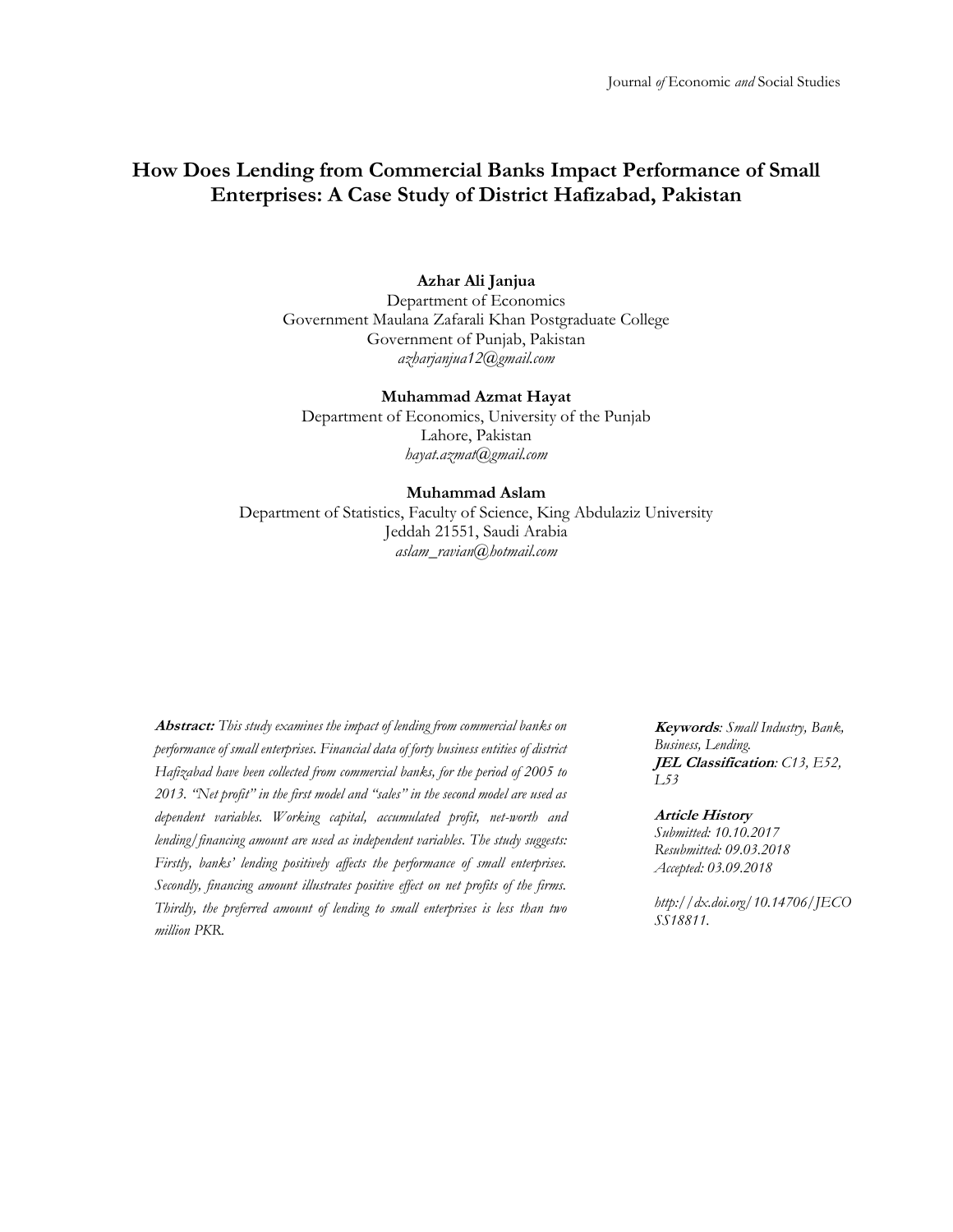#### **Introduction**

Entrepreneurship is the name of changing ideas into reality through creation of economic opportunities. It encourages the ability of innovation, creation and human skills to increase productivity and competitiveness. Across countries, enterprises are classified as micro, small, medium and large, based on different criteria of employment, sales turnover, capital and income (Ayyagari, Beck, and Demirguc-Kunt, 2007; Kroukamp, 2009). For SMEs criteria, variation in types and magnitude of parameters can be observed, among and within countries. In developed countries enterprises with higher level of investment, employment or sales are defined as small or medium compared with developing countries (Kureshi et al., 2009). Unexceptionally, Pakistan is also succeeding hazy directions in describing enterprises (Ardic, Mylenko, and Saltane, 2011; Small and Medium Enterprises Development Authority, 2007) for the targeted development. State Bank of Pakistan (2013) reported that Small and Medium Enterprises (SME) financing in Pakistan inclined towards large and medium enterprises, while the Small Enterprises (SEs) were ignored in banks' lending thus SBP issued new prudential regulations with separate description of SEs. A business entity which has maximum 20 employees with annual sales turnover not more than Pakistani Rupees (PKR) 75 million and party credit limit PKR 15 million from single or all banks is called SE.

It is observed that SEs deal with simple tasks and initially trained their labor force themselves through learning by doing. For year 2014-15, Pakistan having population over 191.7 million with 61.04 million labor force for which 3.6 million labor force is unemployed<sup>1.</sup> SEs can utilize inexpensive manpower to enhance its competency role. Large Enterprises (LEs) hire experienced manpower and further train it, to deal with sophisticated technical work and return more benefits to employees (Nasir and Iqbal, 2009) thus SEs could helpful to generate skilled labor for the large scale enterprises with more expected wages for skilled labor. Small and Medium Enterprises Development Authority (2012d) reported that allocation of additional resources for SEs would enhance the production of labor intensive output and will intensify the demand for labor which will reduce the poverty and breed for growth. Figure 1 (in appendix section) shows upward trend of labor force participation of Pakistan, which could help SEs to produce and export labor intensive products for desired economic output.

From total employed persons in the country, 40.51% are self-employed while 46.83% are employees. The least gap is in urban areas, where 18.37% male employed labor is self-employed compared to 18.18% job holders<sup>2</sup>. Evidently, this attitude represents presence of few success stories of self-employment, small monetary returns, less opportunities of training, fewer legal education, pursuance of bribes, lack of proper guidance, inconsistency of government policies, lack of infrastructure and institutional support, political instability and most important, the prevalent of embargos on procuring credit facilities for young educated generation (Berry, Aftab and Qureshi, 1998). Lack of credit facility is ranked a major problem for growth of SEs (Gallup, 2004)3. Important role of financial institutes in developing SEs in Pakistan is imperatively inevitable through overcoming the systematic deficiencies, faced by entrepreneurs. Access to adequate credit facility is limited to most of urban areas of Pakistan; by and large, the entrepreneurs in rural areas are deprived of this facility. Other major hurdles for the growth of entrepreneurship includes but not limited to unavailability of skilled labor, restrictions from modern technologies, electricity shortfall and difficulty in access to market (Hassan, 2008; Aryeetey, 1994). Formal lending policies which unsuited the needs of consumers credit, payment plan, products properties, services offered, security or collateral requirement, terms of payment, repayments, documentations to switch between financial institutions and high costs of borrowing are needed to be readdressed (Yesseleva, 2010; Samue, Ernest and Awuah, 2012). World Bank conducted a survey in 2006-07 which portrayed the meager condition of enterprises of Pakistan in Table 1.

<sup>1</sup>Pakistan Economic Survey (PES) 2016-17.

<sup>2</sup> Economic census of Pakistan 2012-13 (Calculated on the basis of age 10 years or more).

<sup>3</sup> Gallup Cyber letter on SME in Pakistan-2004.It considered that a firm could be a small enterprise if it was not registered with the department of labor. Secondly, if firm employs less than 10 employees classified as SEs.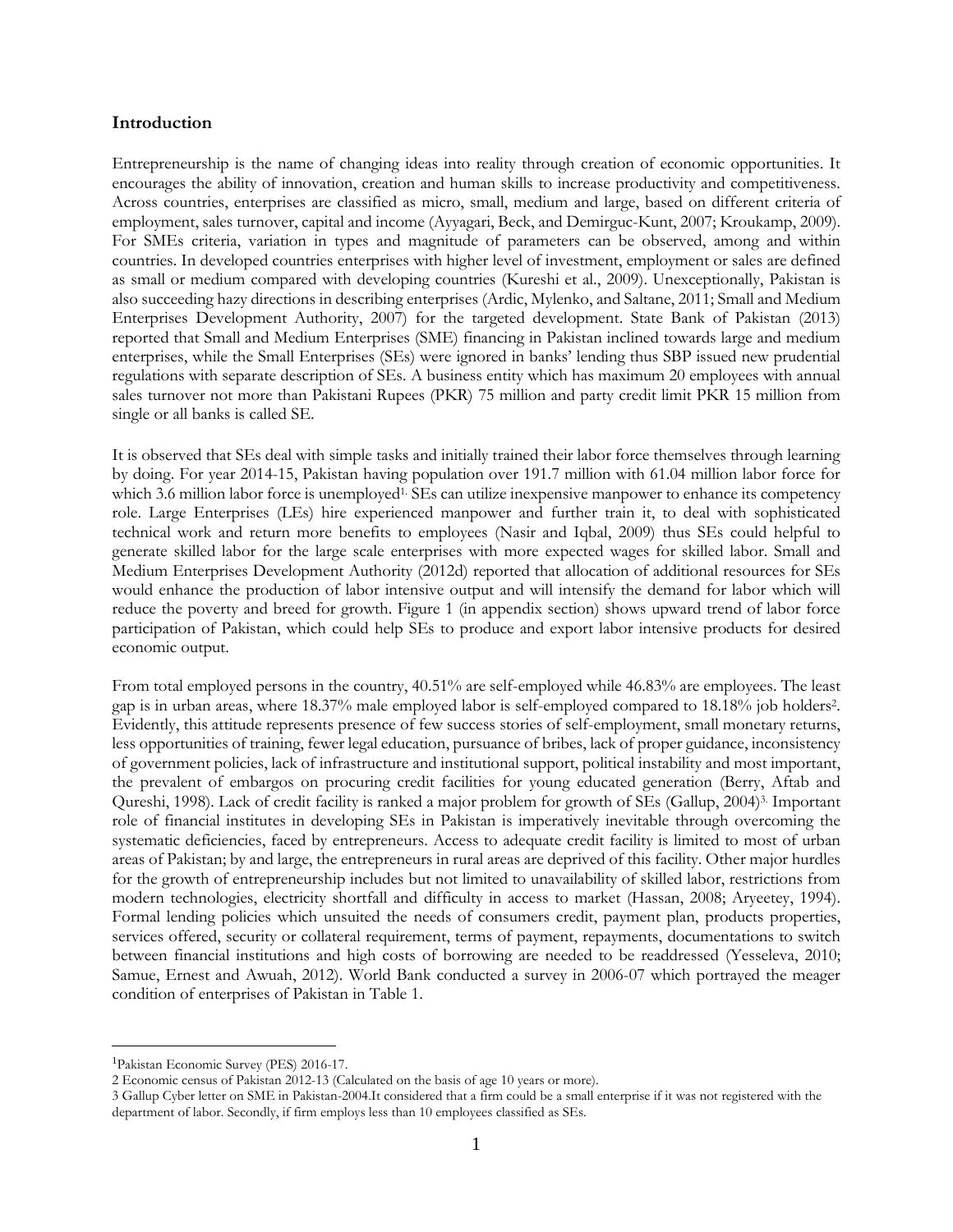| Indicator                   | Firm size/Region                   | Pakistan | South Asia | All Countries4 |
|-----------------------------|------------------------------------|----------|------------|----------------|
| Firms percent having bank   | Small (5-19)5                      | 54       | 72.3       | 86.6           |
| account                     | Medium (20-99)                     | 88.2     | 88.5       | 92.5           |
|                             | Large $(100+)$                     | 99.5     | 94.9       | 95.2           |
|                             | Average                            | 64.7     | 78.9       | 88.4           |
| Firms percent Loan or       | Small (5-19)                       | 2.5      | 31         | 30.4           |
| credit from bank            | $\overline{\text{Median}}$ (20-99) | 9.2      | 38.8       | 45.1           |
|                             | Large $(100+)$                     | 62.5     | 60.3       | 53.9           |
|                             | Average                            | 8.6      | 34.8       | 36.3           |
| Firms percent loan / credit | Small (5-19)                       | 59.2     | 37.3       | 42.7           |
| need                        | Medium (20-99)                     | 60       | 47.1       | 41.9           |
|                             | Large $(100+)$                     | 32.6     | 43.4       | 42.9           |
|                             | Average                            | 57.2     | 40.3       | 42.1           |
| Firms percentage finance    | Small (5-19)                       | 2.3      | 26.5       | 26.7           |
| for working capital from    | Medium (20-99)                     | 8.8      | 32.4       | 38.8           |
| banks                       | Large $(100+)$                     | 14.7     | 43.8       | 45.4           |
|                             | Average                            | 4.6      | 29.6       | 31.3           |
| Firms percentage female in  | Small (5-19)                       | 2.6      | 15.9       | 39             |
| ownership participation     | Medium (20-99)                     | 12.4     | 20.9       | 35.1           |
|                             | Large $(100+)$                     | 28.5     | 40.8       | 34.5           |
|                             | Average                            | 6.7      | 18.9       | 37.8           |
| Firms percentage minimum    | Small (5-19)                       | 58.3     | 20.7       | 15.9           |
| one bribe request           | Medium (20-99)                     | 64.3     | 26.1       | 19.6           |
|                             | Large $(100+)$                     | 60.7     | 36.5       | 18.3           |
|                             | Average                            | 60.2     | 24.5       | 17.1           |
| Percentage of firms         | Small (5-19)                       | 2.8      | 19.6       | 29.6           |
| offering formal training    | Medium (20-99)                     | 9.9      | 32.1       | 45.7           |
|                             | Large $(100+)$                     | 33.7     | 60.3       | 65.8           |
|                             | Average                            | 6.7      | 26         | 37.7           |

Table 1: Comparison of Pakistan's Enterprises

Source: Enterprise Surveys (http://www.enterprisesurveys.org), The World Bank.

However, commercial banks are rational to provide major portion of lending facility to large firms with minimum risk of default thus government intervention for affordable credit access and competitive banking industry for SEs seems plausible. Excess demand of credit facility creates great opportunities for financial organizations to lend with reasonable profit margin. The fact, in case of Pakistan, can be realized in figure 2 (in appendix section) as interest rate on lending of banks for private sector is increasing over time.

High interest rate is the major cause to increase cost of lending which increases the cost of production thus reduces the demand and profits for SEs, especially in rural areas (Hassan, 2008) and reduces the borrowing capacity of SEs. The fact of decreasing trend of SMEs credit and number of borrowers can be observed here, in Table 2.

| Year | SME Financing Amount (Billion) | No. of SME Borrowers |
|------|--------------------------------|----------------------|
| 2008 | 383                            | 215,302              |

4 Member countries of world bank

<sup>5</sup> 5-19, 20-99 and 100+ is the number of employees for small, medium and large firm respectively.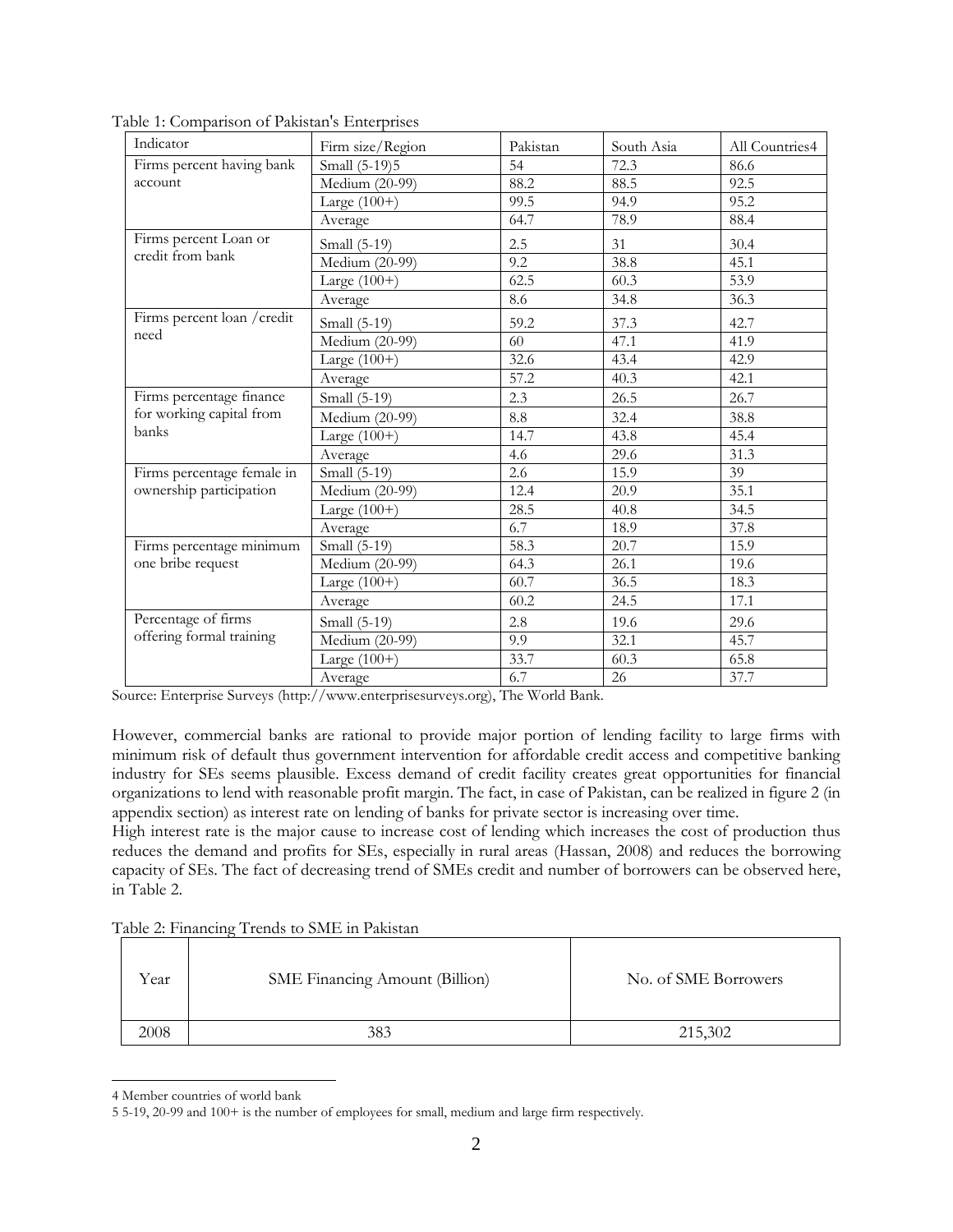| 2009 | 348   | 212,387 |
|------|-------|---------|
| 2010 | 334   | 211,419 |
| 2011 | 294.3 | 167,949 |
| 2012 | 266.5 | 132,167 |
| 2013 | 272.5 | 136,940 |

Source: SBP Development Finance Reviews (Various Issues)

Unfortunately, important role of education seems to be ignored in Pakistan. Public spending on education, research and development is comparatively very low in Pakistan, figure 3 (in appendix section).

To date, no known study is conducted to investigate the impact of lending of commercial banks on performances of SEs, using the empirical financial data of SEs. This study is conducted to find the answers, whether financial restraint leads to confine growth of SEs? Is there any evidence of relationship between lending of commercial banks and performance of SEs? How much will be the preferred amount of lending/borrowing facility for SEs? The remaining study is structured as follows: literature review section is presented hereafter then the section consists of methodology and data collection and afterward empirical estimation and results are discussed. Conclusion and policy recommendations are presented before references and appendix is the last section of the study.

## **Literature Review**

A handsome quantity of literature is available which discussed the characteristics and problems of SEs, mostly used survey data. SMEs are heterogeneous in nature; same policy package would not be an optimal option for all (Berry et al., 1998). Dasanayaka (2008) pointed out the absence of single acceptable definition of SME, updated database and coordination mechanism for SMEs. Storey (2004) explained the unawareness of SEs from payback of training and the enterprises which have higher failure rate tend to expense out less for formal training of employees and encourage learning by doing. Coad and Tamvada (2008) suggested technical knowledge as a source of growth for small firms and lack of demand is ranked the first reason of decline of an enterprise. Khawaja (2006) considered SMEs development in Pakistan is a hazy target due to absence of clear policy and regulatory framework, uniform definition, size disadvantages, funding arrangements and policy review systems, altogether.

Das (2007) pointed out the average size of firms in term of employment declined to 4.6 employees from 6.3 employees, a rise in SEs. Persistent constraints for SEs include insufficient financing facilities, technological backwardness, inadequate infrastructure and lack of policy for product reservation. Cull et al. (2006) discussed insignificant contribution of governments for better development of capital markets where private sector boosted its profits by partially fulfilling the credit needs of enterprises in general and SEs particularly. Datta (2010) suggested the adoption of liberalized financing policy where informal sector will encourage the formal sector to expedite the process for sanction of loan that will enhance the quality in credit market. Small banks are almost completely devoted to encouraging financing to small business (Weston and Strahan, 1996).

Hassan (2008) discussed the high cost of credit facilities availed by SEs especially in rural areas of Pakistan and partnership modes of financing are suggested to counter the problem of financing facility. Coad and Tamvada (2008) pointed out sole proprietorships firms showed faster rate of growth and declining as well, compared to their counterparts while females owned enterprises failed rapidly than male's ownership. Afaqi and Nadia (2009) pointed out the failure of Pakistan in its SMEs growth than potential of generating employment opportunities regarding population size and poverty reduction targets. Demographical changes are estimated as significant factors for financial institutes and firms owners to utilize credit (Samue et al., 2012; Aysan, Disli and Schoors, 2013). Small and Medium Enterprises Development Authority (2012d) reported that trade openness showed positive impact on SEs development by generating more profits, employment opportunities and poverty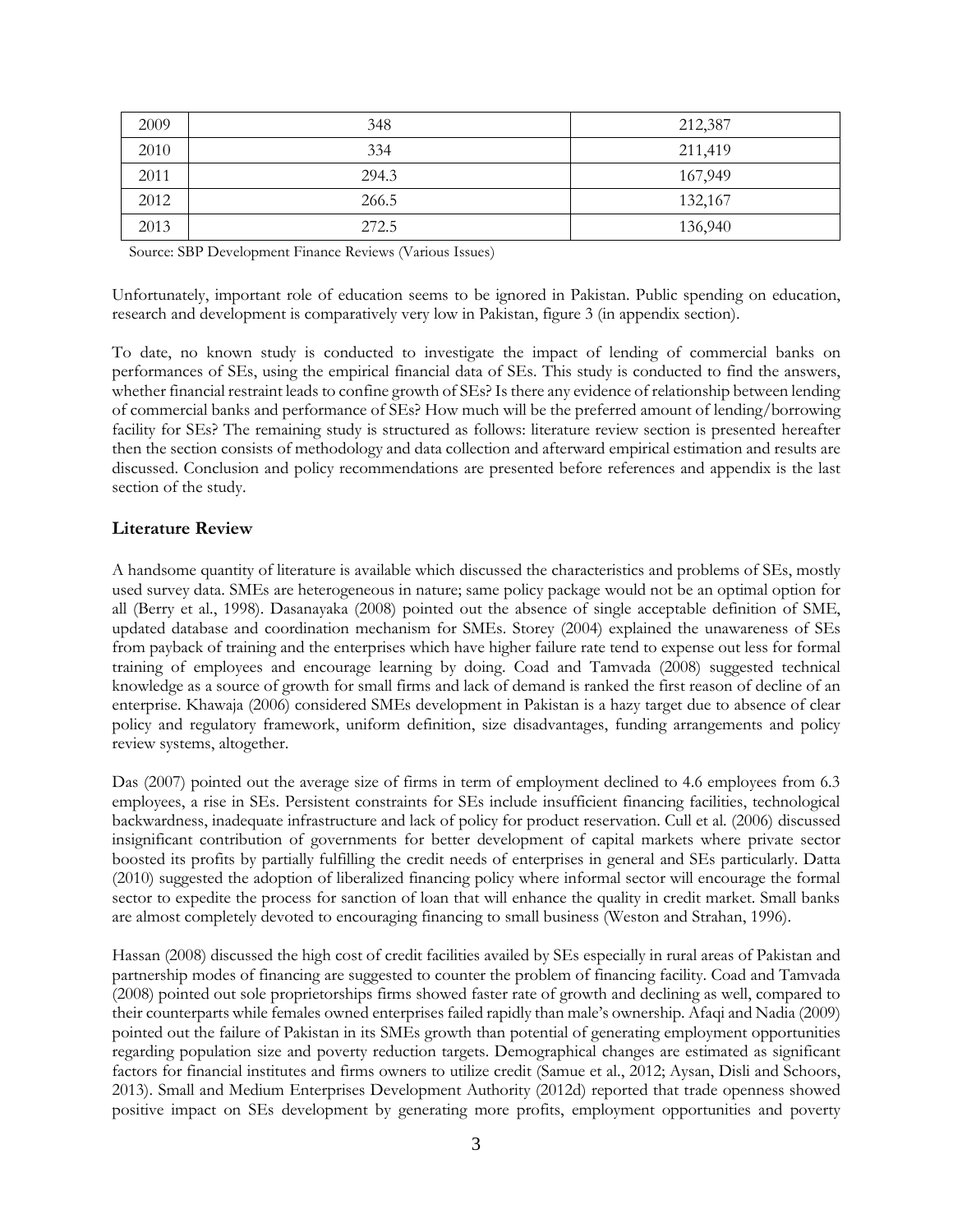reduction. High interest rate with macroeconomic instability in developing countries and low profit margin in presence of competition in developed economies, are estimated the biggest hurdle for SMEs financing (Beck, Pería and Kunt, 2008). Ardic et al. (2011) pointed out the SMEs loans to GDP ratio is 13% in developed countries and 3% in developing countries where absence of unique SEs definition is a major issue. This study suggested directions for improvements of gathering data from formal and informal sources.

Small and Medium Enterprises Development Authority (2010-11)<sup>6</sup> report emphasizes to create an investment friendly environment to enhance innovation for economic development and growth. Small and Medium Enterprises Development Authority (2012b) reported that governments in newly industrialized economies allocate resources to promote the culture for the development of SEs, attraction of incentives and reducing the hurdles to start SEs. Competitive banking industry is helpful for expansion of enterprises (Samue et al., 2012). It is necessary to promote, relationship banking environment, for maximum usage of financial services (Aysan et al., 2013). Beck (2010) explains that growth of SEs creates business environment that leads to growth rather driver of growth. Unavailability of financing facility significantly hampers the growth of SEs and is not true for LEs. Beck and Demirguc-Kunt (2006) studied a number of growth obstacles faced by SMEs compare to LEs and limited access to finance is considered most significant growth constraint. Yesseleva (2010) pointed out the owners of SEs appeared to have low level of satisfaction for their present financial institutions and the survey indicated credit facility remains the first order concern for the SEs working in Australia. Lack of financial access to SMEs is a major problem for the growth of this sector in Pakistan (SBP, 2010; Alam, et al., 2016; Sbia, Shahbaz and Ozturk, 2017). The aforementioned literature suggests the positive role of SEs for poverty reduction and growth objective. It also points out the lack of financing facilities, absence of unanimous definition of SEs and the need for integrated system of growth environment. Studies used the questionnaires to point out SEs financing needs without estimating the impact of financing, as it bears cost. Thus, the current study is pioneer study in its nature and helpful for researchers in quantifying the impact of lending and preferable amount of lending to SEs.

## **Methodological Framework and Description of Variables**

## *Framework of Panel Data*

Panel data is the combination of cross section and time series data. Using this data to estimate relationships among variables allow differences of, cross sections in one time and same cross section in different time periods. In panel data, number of observations increase considerably which provide more accurate estimated results. Repeating cross sections urge for better study for the dynamics of change. Greater degree of variability reduces the multicollinearity and ultimately improves the estimated results. We will determine whether Fixed Effect Model (FEM) or Random Effect Model (REM) also called Error Components Model (ECM) best suits our data.

In FEM intercepts in the model are assumed to be different among parties/entities mean it realizes that each entity has some specific characteristic. We used Hausman test to determine either FEM or REM best suits to the data. Fixed Effect (FE) regressions are used, significantly, because data frequently fall into groups such as parties, industries, states, etc. and features of these groups might disturb dependent variable which is being controlled with FEM, omitted factors bias would be the result if simple OLS technique is applied. General to specific approach is adopted for factors determining financial return of SEs, however the objective is to observe the behavior of dummy variable of financing. Software package Stata-11 is used for estimation.

## *Collection and Sources of Data*

This study is using data of customer financials, obtained from lending commercial banks. The data of same SEs has been used before and after receiving financing facility from scheduled banks and financial

<sup>&</sup>lt;sup>6</sup> SME development report (2010-11) by SMEDA, Pakistan.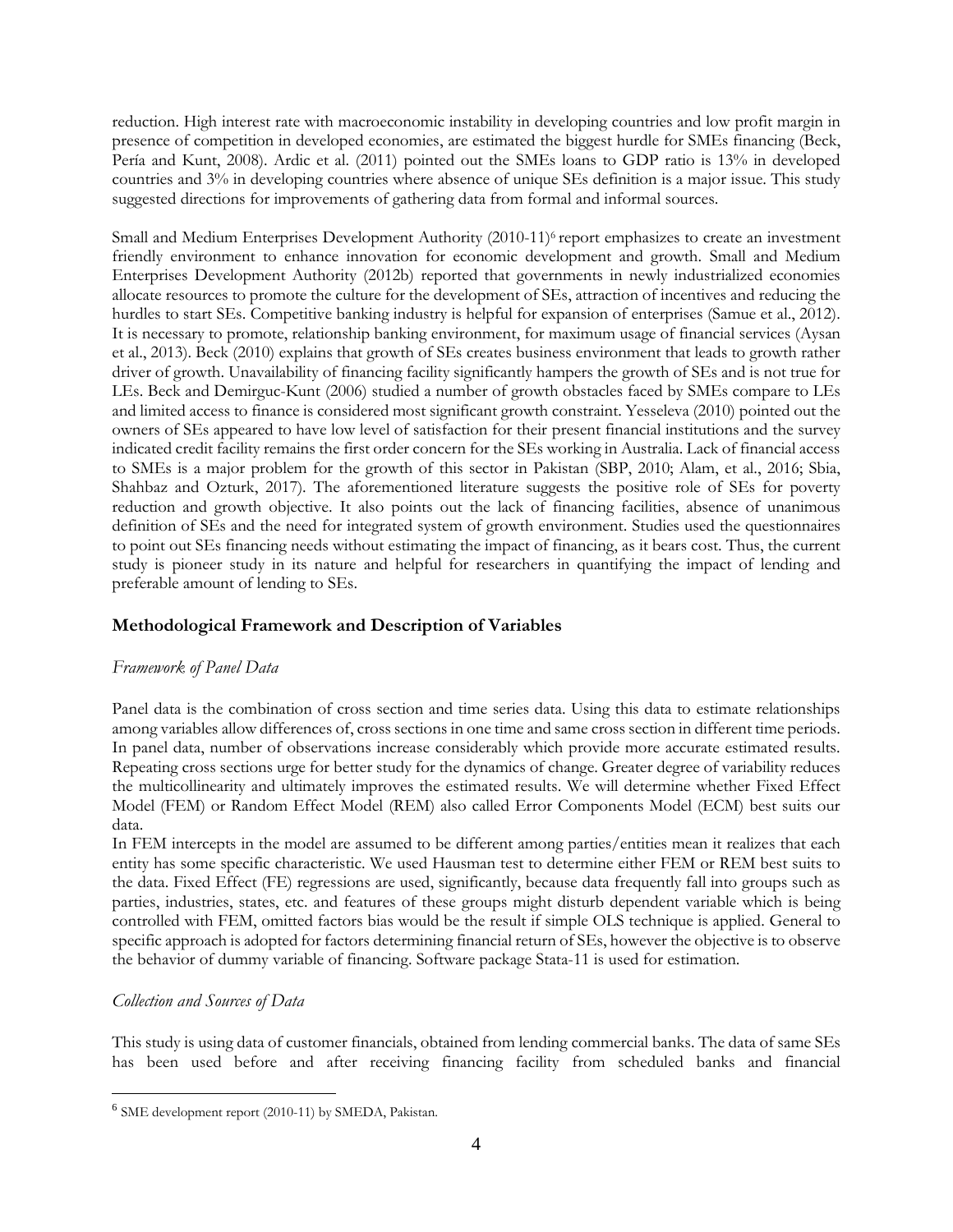returns/statements are comparatively analyzed. Banks maintain financial record of active client firms only. The performance of same SE before and after receiving financing shows a valid argument for estimating the impact of financing facility for SEs. Data collection is done according to definition of SBP for SEs. Analysis of empirical data suggests a quantitative direction for the policy makers and researchers about performance of SEs. It will be helpful for SBP and organizations which estimates the impact of lending from commercial banks on performance of SEs. It will provide directions for SEs whether to borrow from banks or not, if yes than how much to borrow. This study is helpful in policy directions for banks, to which they should lend and how much is the preferred amount to lend SEs. Data of forty small firms from 2005 to 2013 obtained from commercial banks. The said financial data is required by banks for used in lending process to evaluate the customer worth. Hafizabad is selected for convenient sampling. During collection of data from banks authorities, it came to our knowledge that large number of SEs with good financial summaries applied to avail credit facility and due to lack of financing ability of banks, shortage of staff in banks, lengthy procedures, cost of documentation and other exogenous factors SEs remained unable to utilize credit facility. Keeping in view, the prevailing circumstances dummy variable for financing facility is treated as exogenous variable.

General model of panel data for estimation can be written as;

$$
Y_{it} = \beta_{1i} + \sum_{t=1}^{N,T} \beta_{kit} X_{kit} + \varepsilon_{kit}
$$
\n<sup>(1)</sup>

=1 where i=1,2,3……., N cross sectional unit, t=1,2,3………, T refers to time periods. Yitis the dependent variable for "i" cross section at time period " t " and Xkit is the " k" independent variable for " i " cross section at time period "t". The linear representation of the net-profit equation can be as follow:

 $npft_{it} = \beta_{1it} + \beta_{2}sles_{it} + \beta_{3}tlbt_{it} + \beta_{4}tast_{it} + \beta_{5}wcpt_{it} + \beta_{6}crtot_{it} + \beta_{7}pcpt_{it} + \beta_{8}apft_{it} + \beta_{9}nwrt_{it} + \beta_{10}deqr_{it} + \beta_{11}roeq_{it}$  $+\beta_{12}$ drcv<sub>it</sub> +  $\beta_{13}$ dpyb<sub>it</sub> +  $\beta_{14}$ dinv<sub>it</sub> +  $\beta_{15}$ famt<sub>it</sub> +  $\beta_{16}$ dfiy<sub>it</sub> +  $\beta_{17}$ d<sub>1it</sub> +  $\varepsilon_{it}$  …… …… …… …… …… …… (2)

| $sles = Sales$                                                           |
|--------------------------------------------------------------------------|
| $\text{task} = \text{Total Assets}$                                      |
| $ctto = Current Ratio$                                                   |
| $\text{apft} = \text{Accumulated Profit}$                                |
| $deqr = Debt$ Equity Ratio                                               |
| $\text{drcv} = \text{Days}$ Receivables                                  |
| $\text{dim} v = \text{Days}\$ Inventory                                  |
| $df_{iy} =$ Dummy for Financing Year                                     |
| $d1 =$ Dummy for Financing Amount less than two million Pakistani rupees |
|                                                                          |

#### *Estimated Results*

Hausman test<sup>7</sup> suggests fixed effect model is best option for our data set.

|  |  | Table 3: Hausman Test |  |
|--|--|-----------------------|--|
|--|--|-----------------------|--|

| Test: Ho: difference in coefficients not systematic. |
|------------------------------------------------------|
| $\chi^2(12) = 48.14$                                 |
| Prob. $>\chi^2$ = 0.0000                             |

As the chi- square value is 48.14 and probability value is "0" percent. In addition, it was considered good to use the robust option to obtain reliable results. Seven estimated equations are mentioned in Table 4, using robust standard errors to estimate the impact of banks' lending on net-profit of the small firms and five estimated

<sup>7</sup> Various models are estimated and they suggest FE and Hausman test of model 4 is presented in Table 3.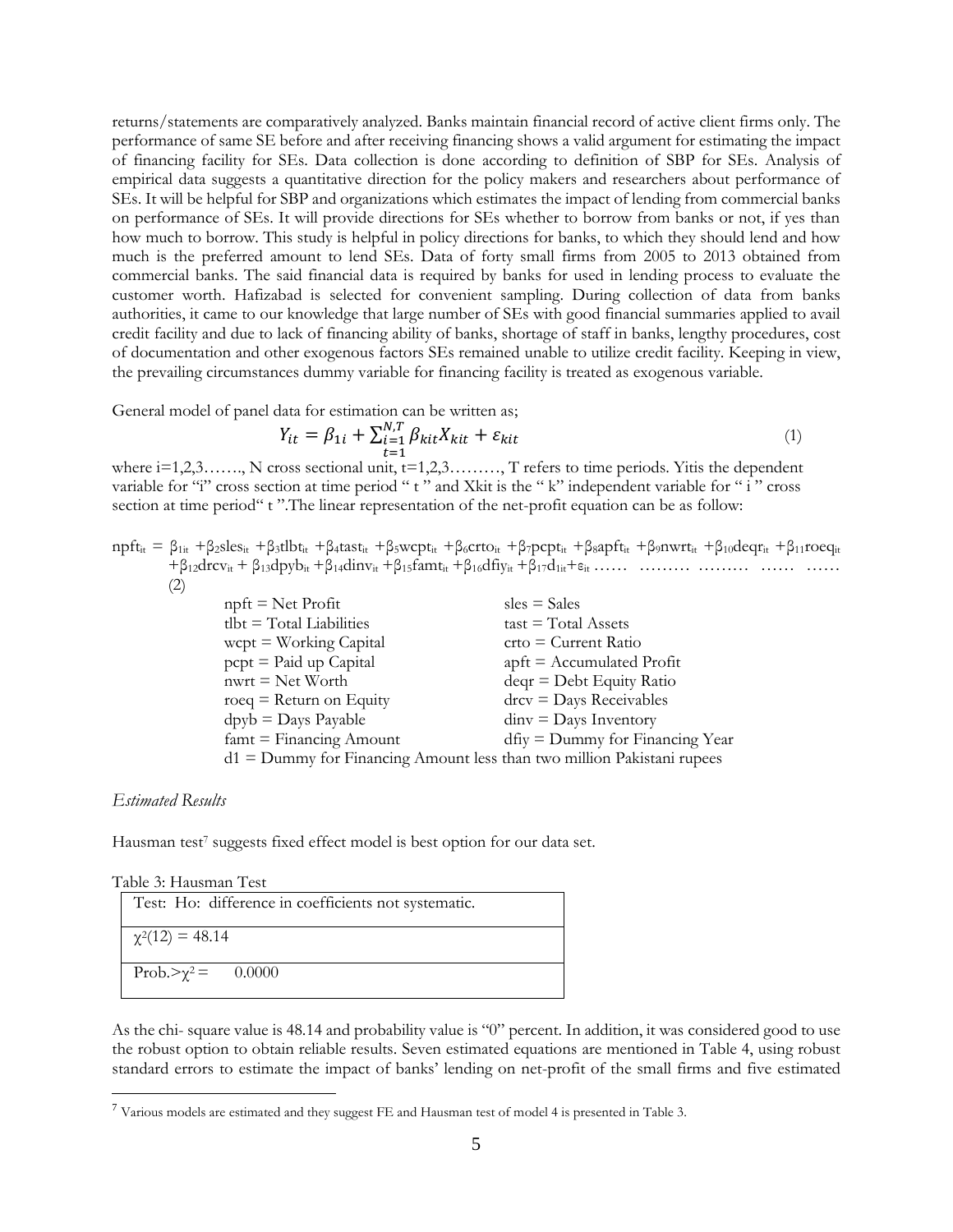equations are mentioned in Table 5, using robust standard errors to estimate the impact of credit amount on sales of the small firms. It is worth to mention here that we are unable to find direct significant relationship of financing amount and net-profit of the firms but there exists an indirect relationship through sales. To check the impact of financing amount on the performance of firms' net-profit for the years when firms used credit facility in comparison with years when firms did not use financing facility, we used dummy variable to distinguish years when firm was using financing facility.

| <b>VARIABLES</b>                             | (1)         | (2)         | (3)          | (4)         | (5)         | (6)         | (7)         |
|----------------------------------------------|-------------|-------------|--------------|-------------|-------------|-------------|-------------|
| Sales                                        | $0.0473***$ | $0.0492***$ | $0.0552***$  | $0.0539***$ | $0.0541***$ | $0.0452***$ | $0.0447***$ |
|                                              | (0.00482)   | (0.00281)   | (0.00296)    | (0.00538)   | (0.00549)   | (0.00308)   | (0.00347)   |
| <b>Total Liabilities</b>                     | $0.0885***$ | $0.0960***$ | $-0.0554***$ |             |             | $-0.0852$   |             |
|                                              | (0.0124)    | (0.0133)    | (0.0163)     |             |             | (0.0647)    |             |
| <b>Total Assets</b>                          | 0.00599     | 0.00700     |              |             |             | 0.00835     |             |
|                                              | (0.00589)   | (0.00469)   |              |             |             | (0.00803)   |             |
|                                              | 0.00410     | 0.00687     |              | $0.0594*$   | $0.0794*$   | $0.0318*$   | $0.0300*$   |
| Working Capital                              | (0.00836)   | (0.00631)   |              | (0.0298)    | (0.0430)    | (0.0167)    | (0.0163)    |
| Current Ratio                                | $-3.261$    |             |              |             |             |             |             |
|                                              | (4.212)     |             |              |             |             |             |             |
|                                              | 0.00873     |             |              |             |             |             |             |
| Paid up Capital                              | (0.0423)    |             |              |             |             |             |             |
| Accumulated                                  | $0.131**$   | $0.113*$    |              | $0.481*$    | $0.529**$   | $0.478**$   | $0.472**$   |
| Profit                                       | (0.0504)    | (0.0597)    |              | (0.243)     | (0.261)     | (0.217)     | (0.222)     |
|                                              | $0.0894**$  | $0.102***$  |              |             |             | $0.176***$  | $0.175***$  |
| Net Worth                                    | (0.0367)    | (0.0121)    |              |             |             | (0.0373)    | (0.0332)    |
|                                              | $6.140**$   | 5.533***    |              |             |             |             |             |
| Debt Equity Ratio                            | (2.963)     | (1.514)     |              |             |             |             |             |
| Return on Equity                             | 2.923       |             |              |             |             |             |             |
| Ratio                                        | (5.703)     |             |              |             |             |             |             |
|                                              | 1.903***    | 1.921 **    | 4.532**      |             |             |             |             |
| Days Receivables                             | (0.593)     | (0.776)     | (2.077)      |             |             |             |             |
|                                              | 1.870       |             |              |             |             |             |             |
| Days Payables                                | (3.110)     |             |              |             |             |             |             |
|                                              | $-1.686*$   |             |              |             |             |             |             |
| Days Inventory                               | (0.855)     |             |              |             |             |             |             |
| Dummy Variable                               | $-132.0$    | $-93.48$    | 393.5***     | 175.1**     |             |             |             |
| for Financing<br>Year                        | (302.2)     | (82.01)     | (124.8)      | (85.62)     |             |             |             |
| Financing                                    | 0.0144      |             |              |             |             |             |             |
| Amount                                       | (0.104)     |             |              |             |             |             |             |
| Dummy Variable                               |             |             |              |             | 477.5***    | 474.1***    | 464.0***    |
| Financing<br>Amount Less<br>Than Two Million |             |             |              |             | (123.4)     | (80.67)     | (75.54)     |
|                                              | $-592.6*$   | $-792.0***$ | 286.2*       | $-330.0$    | $-615.5$    | $-1,867***$ | $-1,903***$ |
| Constant                                     | (312.0)     | (159.1)     | (158.8)      | (405.8)     | (587.5)     | (653.9)     | (700.3)     |
|                                              |             |             |              |             |             |             |             |
| Observations                                 | 173         | 178         | 213          | 278         | 201         | 201         | 201         |
| R-square                                     | 0.947       | 0.944       | 0.875        | 0.784       | 0.795       | 0.850       | 0.842       |

Table 4: Net Profit as Dependent Variable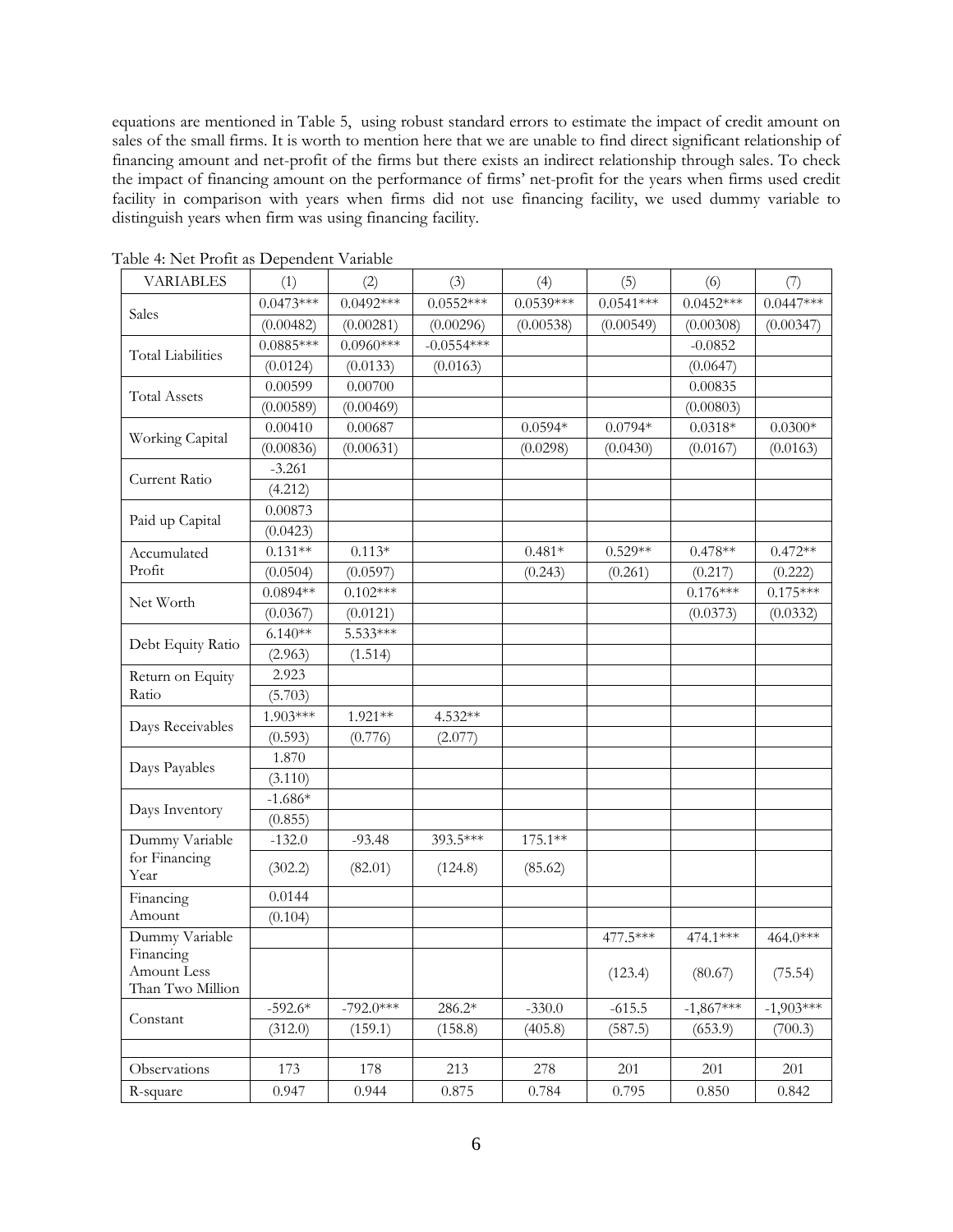| Number of<br>Parties | $\sim$<br>IJ | $\sim$<br>IJ | -<br>⊶<br>◡ | -46   | 40 | 40 | 41 |
|----------------------|--------------|--------------|-------------|-------|----|----|----|
| F-Statistic          | 166.8        | 176.3        | 98.00       | 40.11 |    |    |    |

Robust standard errors in parentheses: All models are estimated by using fixed effect. \*\*\*  $p<0.01$ , \*\*  $p<0.05$ , \*  $p<0.1$ 

In model 1 (Table 4), we found insignificant "dfiy" along with six other insignificant independent variables. To find for the best relationship between variables, we dropped some insignificant variables here and estimated the model 2 and here again we found insignificant "dfiy" along with other variables. Similarly, we proceeded to estimate the data set and found that model 4 where "npft" is dependent variable seems to best fit which shows that the firms using credit facility for the years earn more net-profit to PKR: 175,100/- in comparison with years when financing facility was not offered by the banks. That shows the positive contribution of financing facility in enhancing net-profit for the small firms. Other three independent variables included in the model 4 are statistically significant. "sles" shows a positive significant relationship with "npft" which shows if sales increases by one unit (one thousand PKR) net-profit increases by 0.0539 units (PKR: 53.9/-).Working capital is significant having positive relation with net-profit and shows that if it is increased by one unit (one thousand PKR) net-profit will increase by 0.0594 units (PKR:59.4/-). Accumulated profit in this model also has statistically significant positive relation with net-profit which shows that if one unit increases in accumulated profit, it will enhance net-profit by 0.481 units (PKR: 481/-).

We further estimated models to answer whether financing amount (instead of financing facility) contributes in enhancing performance of SEs and the current study was unable to find statistically significant direct relationship of financing amount to net-profit. Theoretically, SEs earn profit by using credit amount as their working capital to enhance productivity capacity by selling larger quantity of output in the market. To explore the relationship further, we estimated the data set by taking sales as dependent variable to answer the question whether financing amount contribute in enhancing SEs net-profit. In this regard, we estimated five models and it seems that model 4 (Table 5, below) explains the answer of the question.

Model 4 of Table 5, where "sles" is taken as dependent variable explains that if firms use one unit i.e financing amount, it enhances sales by PKR: 2,246/- annually. Firms' net-profit enhances indirectly through increasing sales (model 4 shows). Other variables included in this model are working capital and net-worth; both variables are statistically significant and positively related with dependent variable. Working capital shows, one unit (one thousand PKR) rise in credit disbursement increases sales by 0.669 units (PKR: 669/-) and if net-worth increased by one unit then sales increases by 2.739 units (PKR 2739/-).

Till now we have found the answers of two questions and the question of how much might be the preferred amount to disburse to SEs, remains unaddressed. We estimated model 7 (Table 4) to answer this question. We used dummy variable to distinguish financing amount. Dummy variable is used for firms having financing amount less than two million PKR. In this model "npft" is dependent variable which explains that the firms using financing less than two million earn PKR: 464,000/- more net-profit relative to firms utilizing credit amount more than two million. Other variables in this model are "sles", "wcpt", "apft" and "nwrt". All these variables are positively related to "npft" and are statistically significant. If there is one unit (one thousand PKR) increase in sales, net-profit will increase by 0.0447 units (PKR: 44.7/-). If working capital increases by one unit, net-profit will increase by 0.030 units (PKR: 30/-). If accumulated profit increases by one unit, net-profit will increase by 0.472 units (PKR: 472/-) and one unit increased in net worth will lead to increase net-profit by 0.175 units (PKR: 175/-). Thus, three models explained our three questions posted in the start of the study.

| <b>VARIABLES</b> | <b>I</b>   | $\sim$<br>∸ | $\sqrt{2}$<br>$\overline{\phantom{a}}$ | (4 | $\overline{\phantom{a}}$<br>$\mathsf{D}$ |
|------------------|------------|-------------|----------------------------------------|----|------------------------------------------|
| Net Profit       | $16.94***$ | $16.93***$  | $16.73***$                             |    |                                          |
|                  | (1.281)    | 1.255       | (1.315)                                |    |                                          |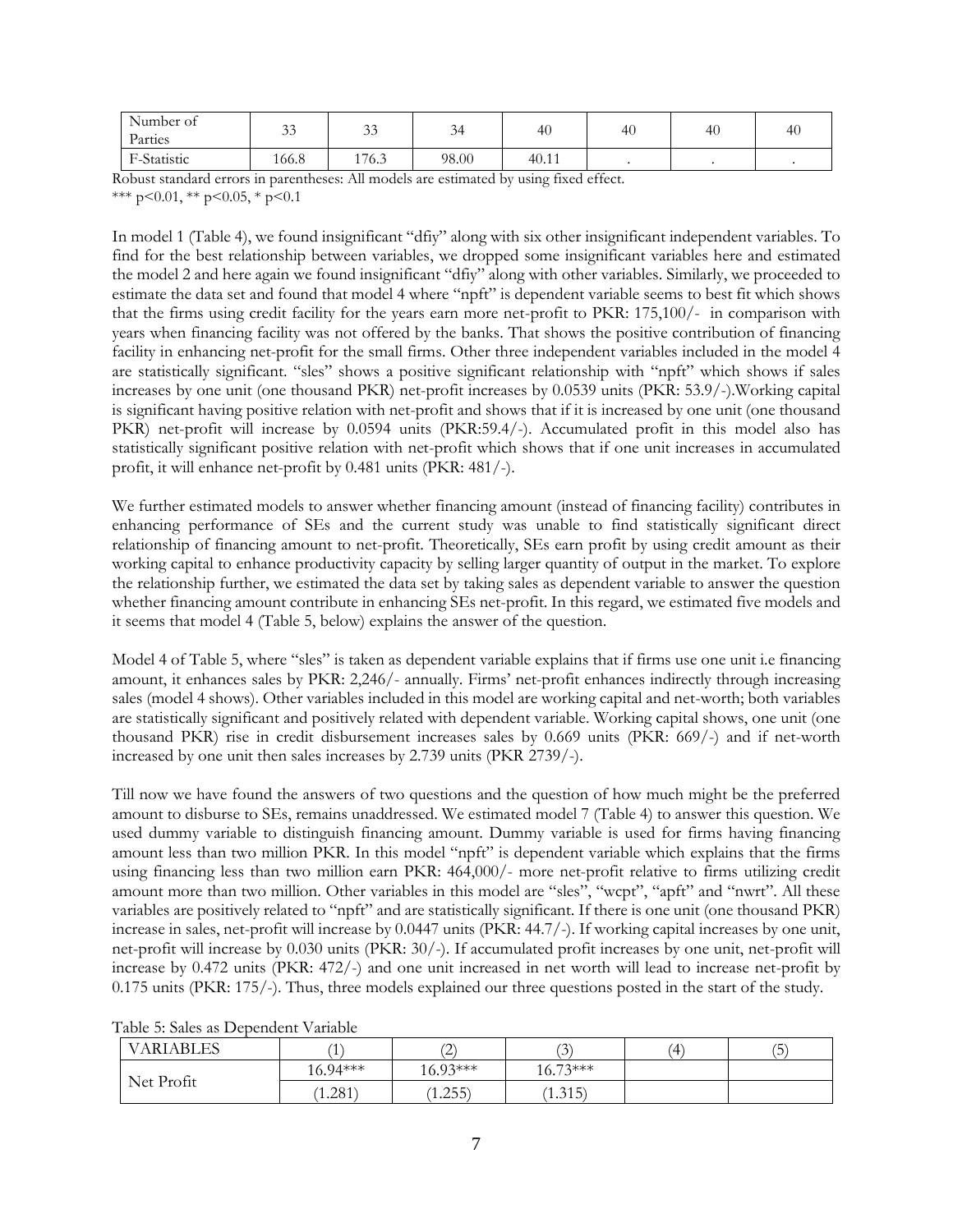| <b>Total Liabilities</b>  | 1.846***    | 1.843***    | 1.750***    |           | 0.369     |
|---------------------------|-------------|-------------|-------------|-----------|-----------|
|                           | (0.377)     | (0.369)     | (0.316)     |           | (0.747)   |
| <b>Total Assets</b>       | $-0.0728$   | $-0.0860$   |             |           |           |
|                           | (0.0897)    | (0.0643)    |             |           |           |
|                           | $-0.00767$  |             |             | $0.669*$  | $0.654*$  |
| Working Capital           | (0.136)     |             |             | (0.340)   | (0.345)   |
| Current Ratio             | 57.68       | 60.49       |             |           |           |
|                           | (74.73)     | (68.97)     |             |           |           |
|                           | $-0.188$    |             |             |           |           |
| Paid up Capital           | (0.874)     |             |             |           |           |
| <b>Accumulated Profit</b> | $-1.471$    | $-1.349$    | $-1.180$    |           |           |
|                           | (0.903)     | (1.034)     | (1.032)     |           |           |
| Net Worth                 | $-1.085$    | $-1.246***$ | $-1.321***$ | 2.739***  | 2.700***  |
|                           | (0.741)     | (0.288)     | (0.310)     | (0.691)   | (0.719)   |
|                           | $-129.5***$ | $-128.3**$  | $-120.0***$ |           |           |
| Debt Equity Ratio         | (49.02)     | (48.25)     | (32.32)     |           |           |
|                           | 92.74*      | 93.16*      | 95.92*      |           |           |
| Return on Equity          | (50.63)     | (50.87)     | (49.06)     |           |           |
|                           | $-57.69***$ | $-58.62***$ | $-55.17***$ |           |           |
| Days Receivables          | (15.47)     | (14.27)     | (13.26)     |           |           |
|                           | $-128.0*$   | $-129.4*$   | $-126.1**$  |           |           |
| Days Payables             | (66.49)     | (64.07)     | (60.79)     |           |           |
| Days Inventory            | 11.59       | 12.44       |             |           |           |
|                           | (16.86)     | (16.47)     |             |           |           |
| Financing Amount          | 0.254       | 0.249       | 0.237       | $2.246**$ | $2.149**$ |
|                           | (0.514)     | (0.510)     | (0.485)     | (0.875)   | (0.835)   |
|                           | 9,838***    | 9,635***    | $10,973***$ | $-7,171$  | $-7,335$  |
| Constant                  | (3,318)     | (3,245)     | (3,180)     | (7, 450)  | (7, 332)  |
|                           |             |             |             |           |           |
| Observations              | 173         | 173         | 177         | 287       | 287       |
| R-square                  | 0.932       | 0.932       | 0.931       | 0.403     | 0.404     |
| Number of Parties         | 33          | 33          | 33          | 40        | 40        |
| F-Statistic               | 86.96       | 76.80       | 73.29       | 11.91     | 9.654     |
|                           |             |             |             |           |           |

Robust standard errors in parentheses: All models are estimated by using fixed effect. \*\*\* p<0.01, \*\* p<0.05, \* p<0.1

## **Conclusion**

This study is conducted to answer the three questions about performance of small enterprises when lending is from commercial banks. First, whether financing facility contributes to enhance SEs performance. Second, whether financing amount does matters in performance of SEs and third, how much is the preferred amount of lending to SEs. Working on empirical data suggests a quantitative direction for the policy makers and researchers about performance of SEs. It would be helpful for SBP and organizations to estimate the impact of banks' lending on SEs. It might provide directions for SEs by addressing their question of borrowing from commercial banks or not and how much to borrow. It might be helpful in policy directions for banks by suggesting how much the preferred amount to lend is.

Our estimated results are drawn on the basis of data collection of SEs, as per definition provided by (State Bank of Pakistan, 2013). The study is more fruitful as it based on empirical data of customer financials provided to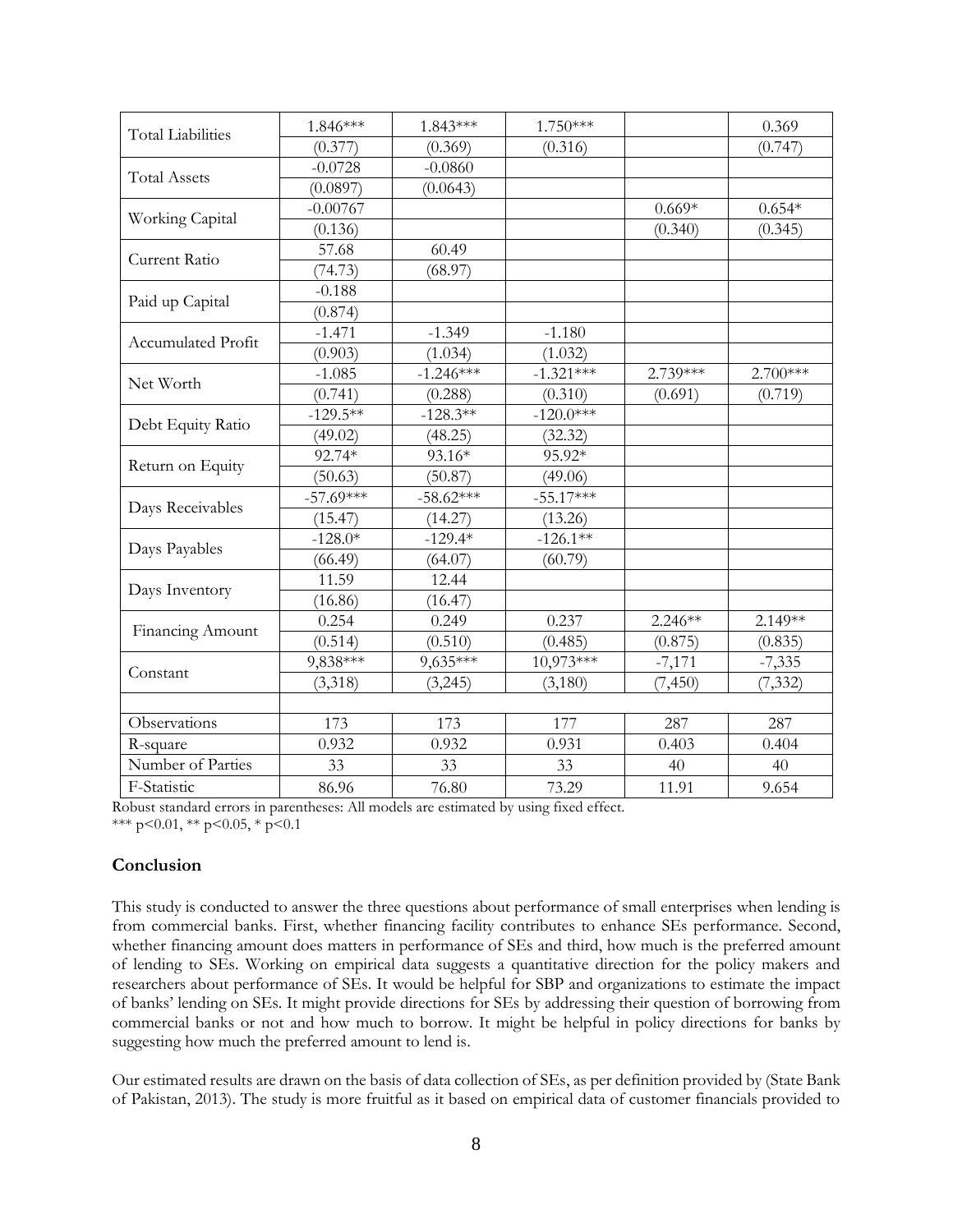the lending banks by the customers. Based on our estimated results, we found that the same firms earn more net-profit of PKR: 175,100/- in years when they were using credit facility in comparison with years when financing facility was not offered by the banks. It shows the positive contribution of financing facility in enhancing net-profit of the small firms. We further estimated to answer whether financing amount (not financing facility) contribute in enhancing performance of SEs. This study remains unable to find statistically significant direct relationship between financing amount and net-profit. Secondly, we found that financing amount has indirect positive effect which enhanced performance of firms through increasing sales. If firms use one thousand financing amounts, it enhances sales by PKR: 2,246/- annually. Financing amount increases sales that lead to enhance firms' profit. Third, we estimated that firms used financing amount less than two million revealed better positive impact of financing on their net-profit as compared to firms using financing amount greater than two million. The firms using financing amount less than two million earn PKR: 464,000/- more net-profit relative to firms utilizing credit amount more than two million.

#### *Policy Recommendation*

This study recommends central banks to assign targets to commercial banks to enhance credit to SEs. Access of financing facility from commercial banks should be made easy for small enterprises as utilizing credit will enhance the performance of small enterprises which will reduce the pressure from government to generate employment opportunities and motivate the masses to opt self-employment. An active government intervention is suggested to promote SEs for steady growth of LEs. Secondly, this study suggests that policy makers should target the number of firms to be lent rather than only targeting the amount to be disbursed, as small firms using less than rupees two million generate relatively more profit than the firms using greater financing amount. On the basis of literature review study suggests to uniquely define the small enterprises with the consent of all concerned organizations and establish a taskforce with participation of concerned public and private organizations to work as an integrated system to enhance the culture of establishing small enterprises in the country.

## *Limitations of the Study*

The empirical case study deals with Small Enterprises (SEs) rather generalization to SMEs, however, the availability of limited financial data of SEs bounds for global or other regional generalization.

## **Acknowledgements**

The authors are deeply thankful to editor and reviewers for their valuable suggestions to improve the quality of this manuscript. This article was funded by the Deanship of Scientific Research (DSR) at King Abdulaziz University, Jeddah. The author, Muhammad Aslam, therefore, acknowledge with thanks DSR technical and financial support.

## **References**

Alam, M. S., Raza, S. A., Shahbaz, M. and Abbas, Q. (2016). Accounting for contribution of trade openness and foreign direct investment in life expectancy: the long-run and short-run analysis in Pakistan. Social Indicators Research, 129 (3), 1155–1170.

Afaqi, J. and Nadia, (2009). SME sector-genesis, challenges and prospects, Small & Medium Enterprises Development Authority, Ministry of Industries & Production, Government of Pakistan.

Ardic, O., Mylenko, N., & Saltane, V. (2011). Small and medium enterprises: a cross-country analysis with a new data set. World Bank Policy Research, Working Paper Series (5538).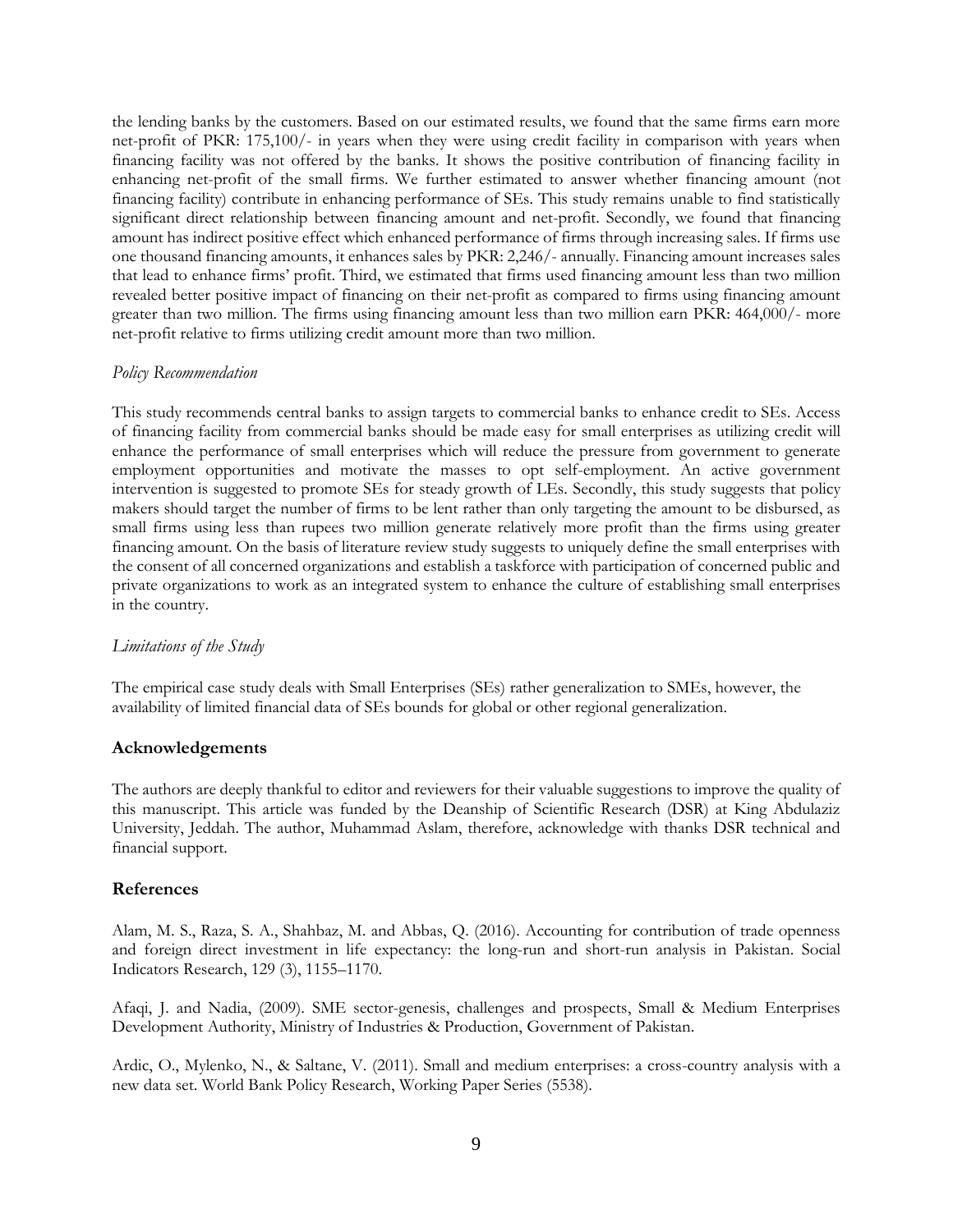Aryeetey, E. (1994). Private investment under uncertainty in Ghana. World Development, 22(8), 1211-1221.

Aysan, A. F., Disli, M., & Schoors, K. (2013). Bank competition and outreach: evidence from Turkey. Emerging Markets Finance and Trade, 49(5), 7-30.

Ayyagari, M., Beck, T., & Demirguc-Kunt, A. (2007). Small and medium enterprises across the globe. Small Business Economics, 29(4), 415-434.

Beck, T., (2010). SME finance: What have we learned and what do we need to learn. The Financial Development Report, 3(2010), 49-56.

Beck, T., Pería, M. S. M., & Kunt, D. A. (2008). Bank financing for SMEs around the world: Drivers, obstacles, business models, and lending practices. World Bank Policy Research, Working Paper 4785.

Beck, T., & Demirguc-Kunt, A. (2006). Small and medium-size enterprises: Access to finance as a growth constraint. Journal of Banking & Finance, 30(11), 2931-2943.

Berry, A., Aftab, K., & Qureshi, S. K. (1998). The potential role of the SME sector in Pakistan in a world of increasing international trade. The Pakistan Development Review, 37(4), 25-49.

Coad, A., & Tamvada, J. P. (2008). The growth and decline of small firms in developing countries. Papers on Economics and Evolution, Working Paper (0808).

Cull, R., Davis, L. E., Lamoreaux, N. R., & Rosenthal, J. L. (2006). Historical financing of small-and mediumsize enterprises. Journal of Banking & Finance, 30(11), 3017-3042.

Dasanayaka, S. (2008). SMEs in globalized world: A brief note on basic profiles of Pakistan's small and medium scale enterprises and possible research directions. Journal of Business Review, 3(1), 69-78.

Das, K. (2007). SMEs in India: issues and possibilities in times of globalization, Asian SMEs and globalization, ERIA Research Project Report, (5), 69-97.

Datta, D. (2010). Small business finance–implication of delay in loan sanctions by formal sector. International Journal of Economics and Finance, 2(4), 130-152.

Hassan, M. U. (2008). Microfinance in small and medium-sized enterprises (SMEs) in Pakistan: practices and problems in the prevailing system and prospects for Islamic finance. Kyoto Bulletin of Islamic Area Studies, 2(1), 231-237.

Khawaja, S. (2006). Unleashing the potential of the SME sector with a focus on productivity improvements. In Pakistan Development Forum.

Kroukamp, T. (2009). Facilitating banking finance access for BBBEE firms in the Southern Cape area (Doctoral dissertation). [Nelson Mandela Metropolitan University.](http://www.nmmu.ac.za/)

Kureshi, N. I., Mann, R., Khan, M. R., & Qureshi, M. F. (2009). Quality management practices of SME in developing countries: a survey of manufacturing SME in Pakistan. Journal of Quality and Technology Management, 5(I1), 63-89.

Nasir, M. Z., & Iqbal, N. (2009). Employees size wage differential: Does investment in human capital matter? The Pakistan Development Review, 4(48), 509-521.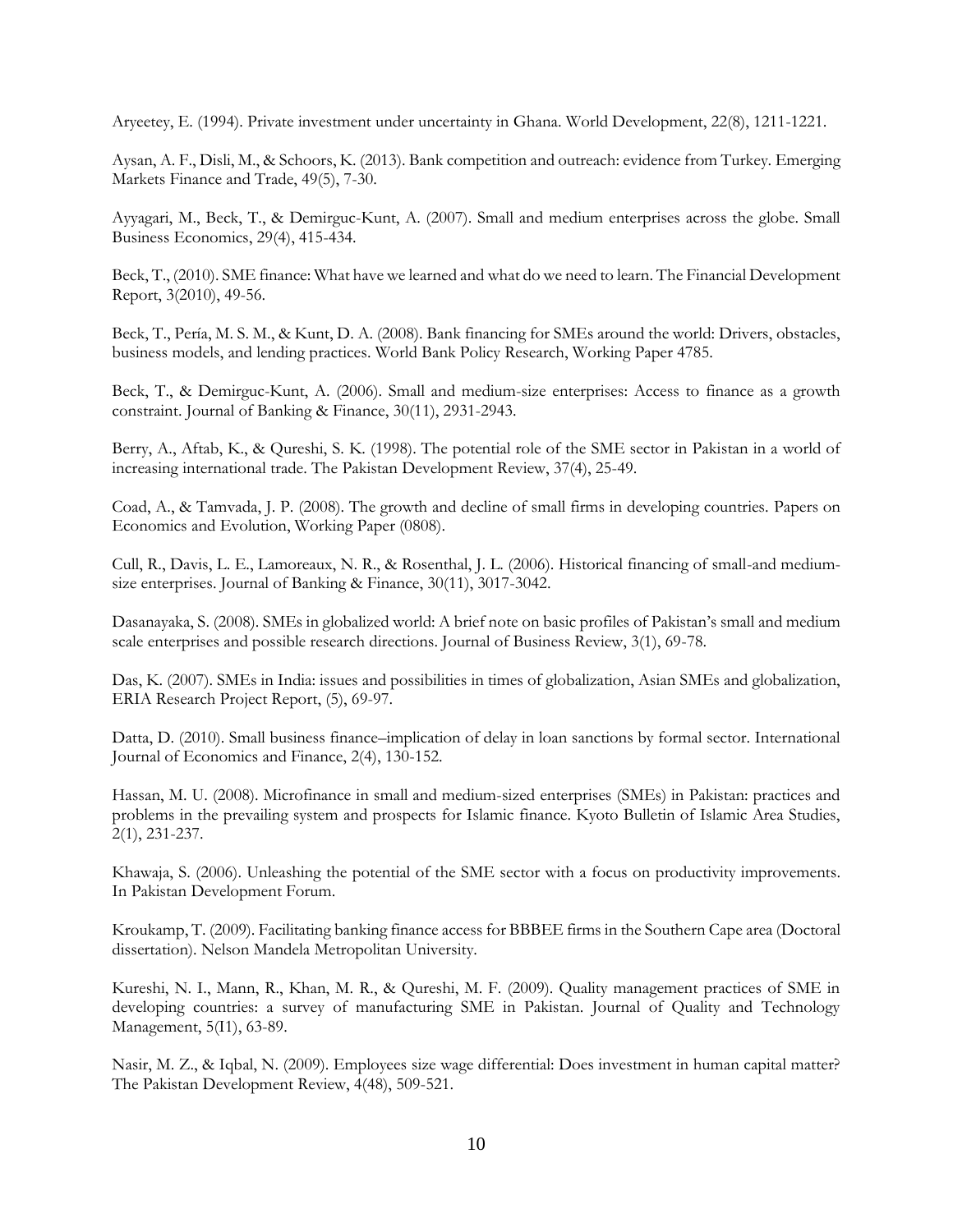Niethammer, C., Saeed, T., Mohamed, S. S., & Charafi, Y. (2007). Women entrepreneurs and access to finance in Pakistan. Women's Policy Journal, 4 (summer), 1-12.

Samue, Y. A., Ernest, K., & Awuah, J. B. (2012). What are small enterprises finance needs? European Journal of Business and Management, 4(17), 196-206.

Sbia, R., Shahbaz, M. and Ozturk, I. (2017). Economic growth, financial development, urbanization and electricity consumption nexus in UAE, Economic Research, Vol: 30, Standard: 1848-9664.

Small and Medium Enterprises Development Authority, (2007). SME Policy-2007, SME-led economic growth creating jobs and reducing poverty. Ministry of Industries, Production & Special Initiatives Government of Pakistan.

-----------, (2011). SME development report (2010-11): Programmed and initiatives. Ministry of Industries, Production & Special Initiatives Government of Pakistan.

-----------, (2012b). Approaches to SME development: Lessons for Pakistan, Research Report (2012:02), Ministry of Industries & Production, Government of Pakistan.

-----------, (2012c). Monetary policy and credit availability to SMEs in Pakistan, Research Report (2012:03), Ministry of Industries & Production, Government of Pakistan.

-----------, (2012d). Trade liberalization, SME development and poverty in Pakistan, Research Report (2012:04), Ministry of Industries & Production, Government of Pakistan.

State Bank of Pakistan (various issues), Development finance review, Government of Pakistan. Retrieved from: http://www.sbp.org.pk/SME/DFG.htm.

------------, (2013). Prudential regulations for small and medium enterprise financing, State Bank of Pakistan, Government of Pakistan.

Storey, D. J. (2004). Exploring the link, among small firms, between management training and firm performance: a comparison between the UK and other OECD countries. The International Journal of Human Resource Management, 15(1), 112-130.

Weston, J., & Strahan, P. E. (1996). Small business lending and bank consolidation: Is there cause for concern? Current issues in Economics and Finance, 2(3), 1-6.

Yesseleva, M. (2010). Australian Small Enterprises and their business banking and finance needs. International Research Journal of Finance and Economics, 57(1), 39-46.

Yusuf, A. (1995). Critical success factors for small business: perceptions of South Pacific entrepreneurs. Journal of Small Business Management, 33(2), 68-73.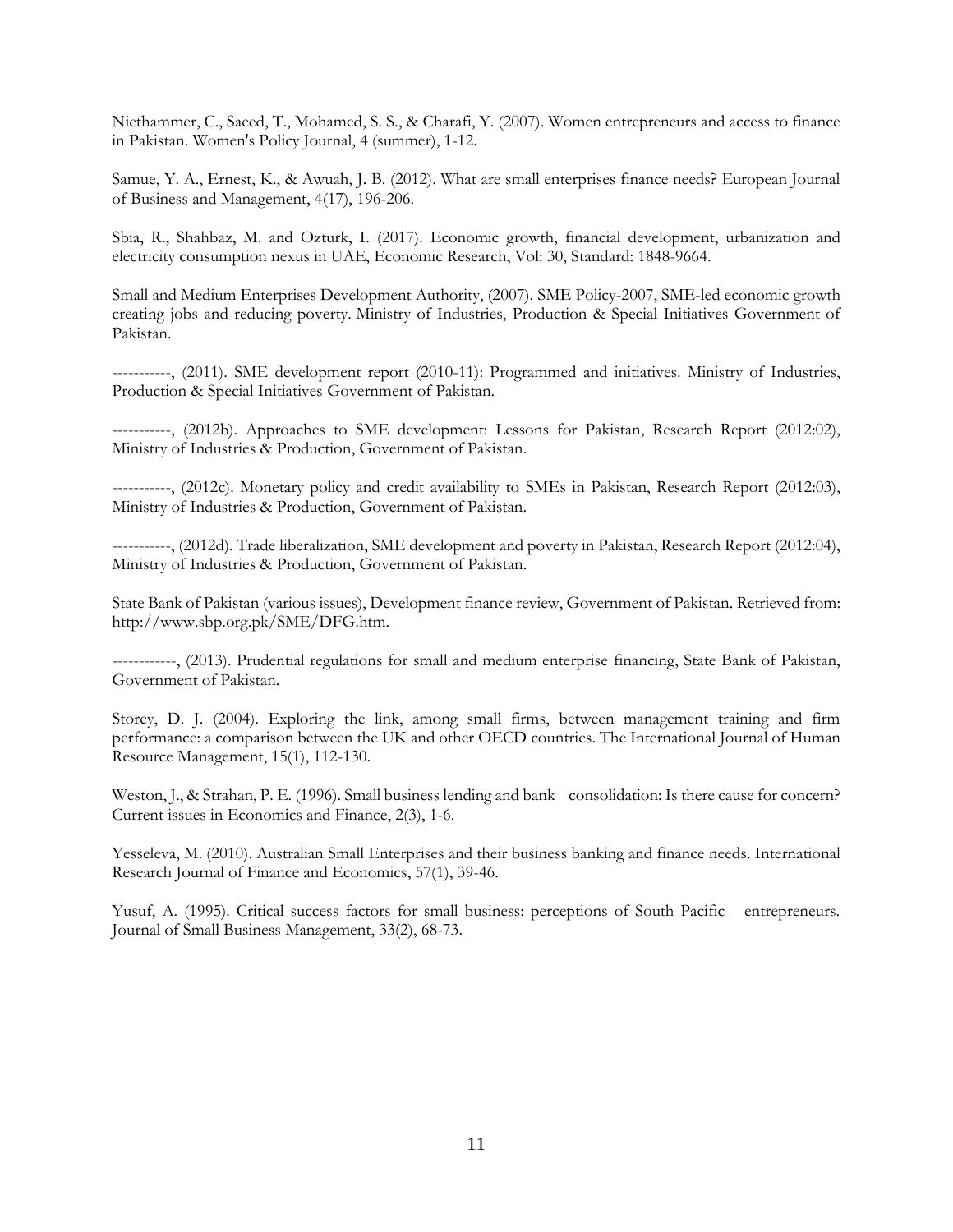# **Appendix**







**Years** Source: TheGlobalEconomy.com, The World Bank